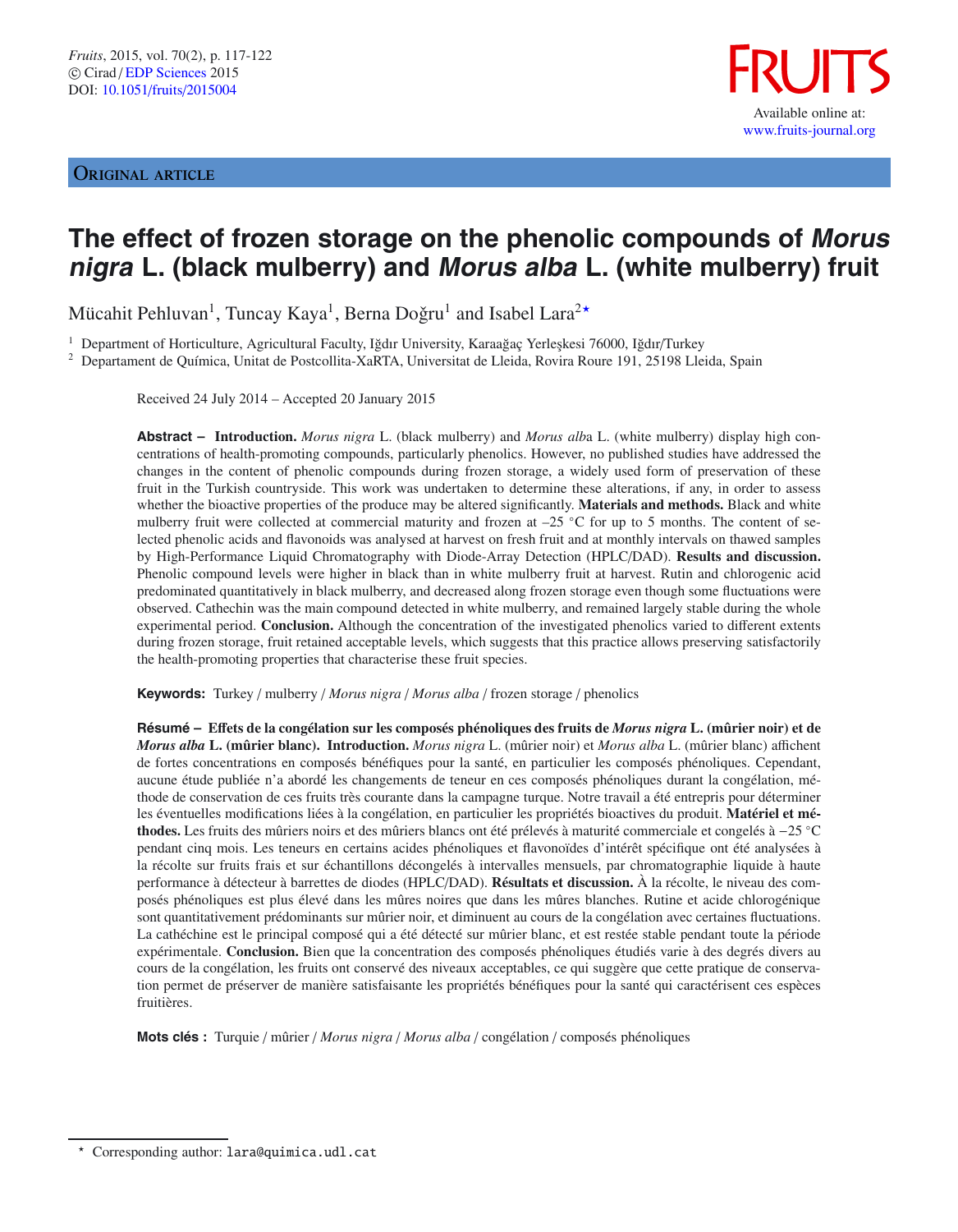<span id="page-1-0"></span>

**Figure 1.** Fruit of white mulberry (*Morus alba* L., clone "Beyaz").

 $1<sub>cm</sub>$ 

<span id="page-1-1"></span>

**Figure 2.** Fruit of black mulberry (*Morus nigra* L., clone "Kara").

# **1 Introduction**

Mulberry (*Morus* sp.) fruit must be picked when fully ripe in order to attain their delicate taste and flavour. Ripe mulberries are very soft and juicy, which causes the fruit to be very prone to mechanical damage and to fungal rots. This means that mulberry fruit are a highly perishable commodity, and shelf life at ambient temperature may be as short as one day. All these aspects considerably limit the commercial exploitation of mulberry species as a fresh produce, although mulberries are used for the confection of a range of processed products, including juices, anti-obesity drinks, sauces, cakes, teas, wines, fruit powder or food colorants [\[1](#page-5-1)]. Yet, extremely limited research efforts have been focused on the postharvest physiology of these fruit, or on possible procedures for the extension of their keeping potential. Packaging under modified atmosphere has been reported to reduce significantly weight loss and to improve the overall appearance of mulberries after storage at 3 °C for up to 10 days [\[2\]](#page-5-2). Calcium chloride dips, alone or in combination with 1-methylcyclopropene application, have also been recently found to extend the shelf life potential of mulberries [\[3\]](#page-5-3), but we are not aware of any additional published work on the postharvest quality of these fruit.

According to the Turkish Statistical Institute, mulberry production in Turkey amounted to around 70,000 tons in 2013. These fruits are widely cultivated in the central and the east regions of Turkey, where they are consumed fresh, dried, turned quickly into juices, jams and marmalades, or prepared as local specialties such as *pekmez, pestil* or *cevizli sucuk*. Traditionally, mulberries have also been given a medicinal use in Turkey [\[4\]](#page-5-4). This traditional use reflects the ancestral knowledge of the excellent health-promoting properties of these fruit, resulting from their high contents in total phenolics and flavonoids [\[4](#page-5-4)[–9\]](#page-5-5), which have been shown to display some variation according to the *Morus* genotype considered in each case [\[10](#page-5-6)[–13\]](#page-5-7).

Most mulberries used for fresh consumption belong to the species *Morus alba* (white mulberry) (*figure [1](#page-1-0)*) and *M. nigra* (black mulberry) (*figure [2](#page-1-1)*). Owing to the extremely short shelf life of the fresh fruit, local families either process the produce immediately, or freeze them (particularly black mulberries) for future uses. While allowing for extended preservation and availability of fruit, this practice might compromise the health-promoting properties of the produce. Therefore, we undertook this study with the purpose of assessing the fate of some important phenolic acids and flavonoids throughout frozen storage of mulberry fruit from two different species.

# **2 Materials and methods**

#### **2.1 Fruit material and storage**

Mulberry fruit of the species *Morus nigra* L. (clone 'Kara') and *M. alba* L. (clone 'Beyaz') were harvested from a familyled orchard in Alkamer (Iğdır, Turkey) at the commercially ripe stage according to the usual indices in the producing area. Harvest date was July 3, 2013, and fruit was collected from three trees of the same age per species. Defect- and rot-free fruit samples were selected for uniform shape and colour, and transported immediately to the laboratory. For each of both species, samples were grouped into six batches, each of which was comprised of around 300 fruits (approximately 1 kg per batch). One batch per species was analysed immediately after harvest as the fresh control. The five remaining batches were introduced into food-grade polyethylene bags and stored at −25 ◦C for up to five months. One batch per species was removed monthly from the freezer and allowed to thaw overnight at +4 ◦C, after which samples remained at ambient temperature during two hours before being analysed.

#### **2.2 Assessment of standard quality at harvest**

Standard quality parameters were determined on 30 fruits per each species at harvest. Fruit weight was determined with an electronic balance (0.01 g accuracy). Fruit width and length were measured with a digital calliper (0.01 mm accuracy). Titratable acidity (TA), pH, and soluble solids content (SSC) were assessed in juice pressed from the whole fruit (10 fruits per replicate  $\times$  3 replicates). TA was determined in 10 mL fruit juice by diluting in 10 mL distilled water and titrating with 0.1 N NaOH to pH 8.1 [\[14](#page-5-8)], and expressed as g malic acid L−1. A digital table refractometer (WAY-2S, Seoul, South Korea) was used for SSC assessment, and data given as ◦Brix. The pH of fruit juice was determined using a portable pH meter (Jenco Instruments Inc., San Diego, USA).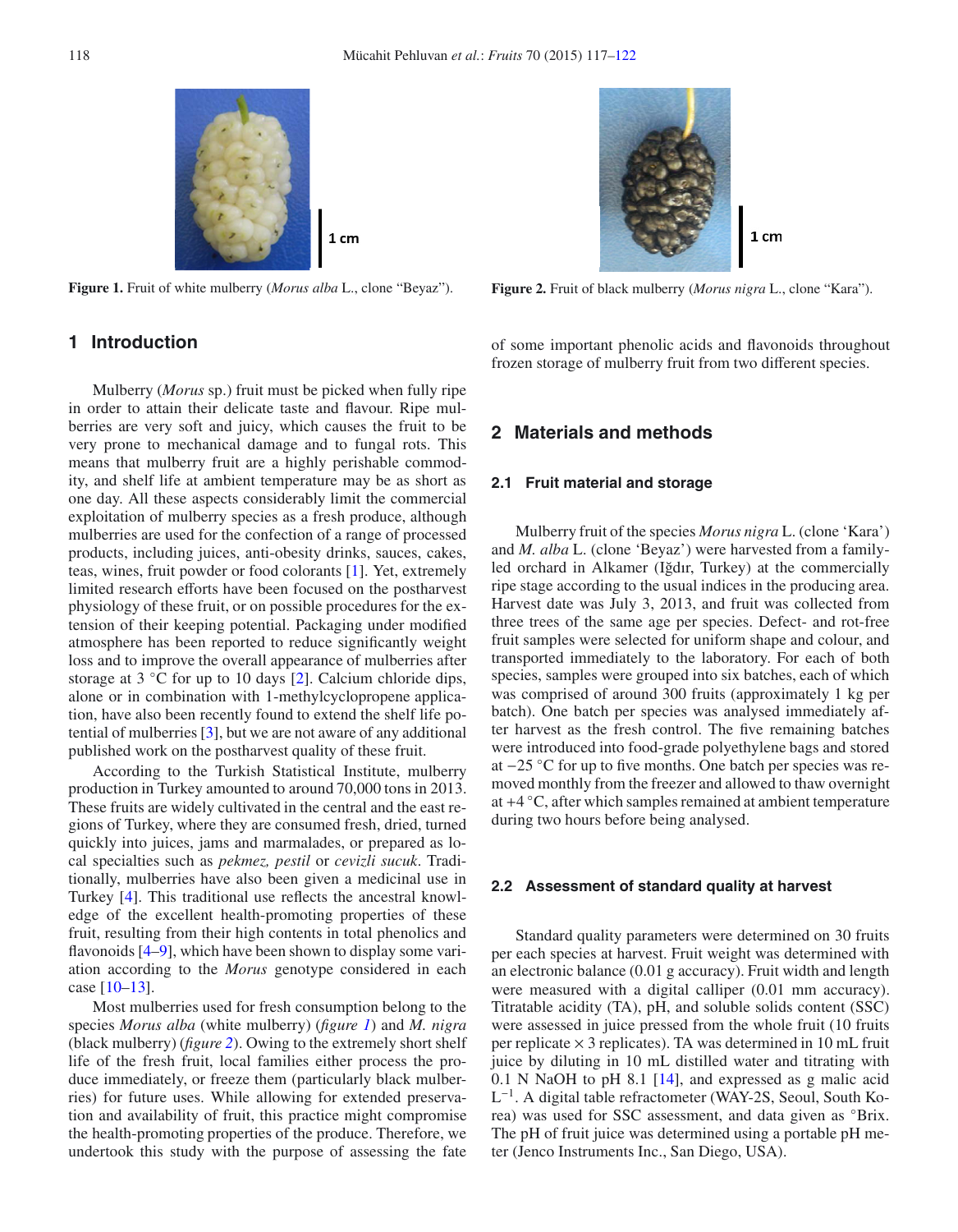<span id="page-2-0"></span>**Table I.** Mobile phase gradient programme for HPLC analysis of phenolic extracts obtained from fresh and frozen samples of black and white mulberry fruit (Solution A: Acetic acid / water (2:98, v/v), Solution B: 50% aqueous acetonitrile / 0.5% aqueous acetic acid (1:1, v/v), Solution C: acetonitrile).

| Time  |    | Solutions $(\%)$ |     |
|-------|----|------------------|-----|
| (min) | А  | B                | C   |
| 0     | 95 | 5                | 0   |
| 5     | 95 | 5                | 0   |
| 8     | 80 | 20               | 0   |
| 10    | 78 | 22               | 0   |
| 17    | 75 | 25               | 0   |
| 19    | 73 | 27               | 0   |
| 30    | 60 | 40               | 0   |
| 35    | 55 | 45               | 0   |
| 40    | 35 | 65               | 0   |
| 45    | 0  | 10               | 90  |
| 50    | 0  |                  | 100 |
| 52    | 95 | 5                | 0   |
| 60    | 95 | 5                |     |

### **2.3 Extraction and analysis of phenolic compounds in fruit samples**

Phenolic compounds were extracted according to the method described in [\[15\]](#page-5-9) with some modifications. Approximately 200 g whole mulberries per species were diced at each analysis date, and 5 g of this starting material were weighted and sonicated for 10 min in 10 mL of 80% (v/v) acetone. The extract was centrifuged at 15,000 g and 4  $°C$  for 10 min, and the supernatant was collected. The insoluble material was reextracted twice in 10 mL of 80% acetone, and the supernatants were pooled. Residual acetone was removed at 37 ◦C in a rotary evaporator (Heidolph, Schwabach, Germany) under reduced pressure. This procedure was carried out in triplicate per each species and analysis date.

The phenolic extracts were analysed by High Performance Liquid Chromatography (HPLC). The HPLC system included an LC-20 AT pump, a CTO-20A column oven, and a SPD-M20A prominence diode-array detector, and was equipped with a SIL-20A HT auto sampler (Shimadzu Corp., Kyoto, Japan). The LabSolutions LC (Shimadzu) software was used for collecting and processing the data, obtained through reading at 273 and 370 nm. An aliquot (20 µL) of each extract was filtered through a 0.45 µL nylon filter (Millipore Corp, Billerica, USA) before injection Chromatographic separations were performed on an Inertsil<sup>®</sup>, ODS-3V column (250 mm  $\times$ 4.6 mm i.d., 5 µm particle size) (GL Sciences, Tokyo, Japan). Column temperature was  $40^{\circ}$ C. The mobile phases were (A) acetic acid / water (2:98, v/v), (B) 50% aqueous acetonitrile  $/ 0.5\%$  aqueous acetic acid (1:1, v/v) and (C) acetonitrile, delivered at a flow of 1.2 mL min−<sup>1</sup> according to a gradient programme as described in *table [I](#page-2-0)*. The total running time per sample was 61 min. Individual phenolic acids (chlorogenic acid, caffeic acid, syringic acid, *o*-coumaric acid, *p*-coumaric acid) and flavonoids (cathechin, myricetin, quercetin, rutin) were quantified from regression curves calculated for authentic standards purchased from Sigma-Aldrich (Steinheim, Germany). All the calibration curves displayed a good linear

<span id="page-2-1"></span>**Table II.** Some physical and chemical quality attributes of black and white mulberry fruit at harvest. Values represent means of three (pH, titratable acidity TA, soluble solid content SSC) or 30 replicates. Mean values followed by a different letter within the same row are significantly different at  $P \le 0.05$  (LSD test).

| Measured quality            | Black mulberry   |   | White mulberry          |   |  |  |  |
|-----------------------------|------------------|---|-------------------------|---|--|--|--|
| attributes                  | (Morus nigra L.) |   | $(Morus \, alba \, L.)$ |   |  |  |  |
| Weight $(g)$                | 3.77             | h | 4.01                    | a |  |  |  |
| Width (mm)                  | 15.61            | a | 15.32                   | a |  |  |  |
| Length $(mm)$               | 20.62            | h | 25.94                   | a |  |  |  |
| pΗ                          | 4.68             | h | 5.65                    | a |  |  |  |
| TA (g malic acid $L^{-1}$ ) | 10.37            | a | 6.48                    | h |  |  |  |
| SSC (°Brix)                 | 18.37            | h | 20.57                   | a |  |  |  |
| SSC/TA ratio                | 177              |   | 3.17                    | a |  |  |  |

relationship, with correlation coefficients above 0.999. The identification was carried out based on retention times and UV spectra. Compound concentrations were calculated by comparison of peak areas with those of standards. Concentration data are presented as mg  $kg^{-1}$  fresh weight (FW).

#### **2.4 Statistical analysis**

All determinations were done in triplicate. For each species, means were tested for statistical differences among storage periods by analysis of variance, using the SAS System 9.0 software package (SAS Institute, Cary, NC, 2002), followed by the Fisher's least significant difference (LSD) test at  $P \leqslant 0.05$ .

## **3 Results and discussion**

Some standard quality parameters were determined for black and white mulberries at harvest (*table [II](#page-2-1)*). White mulberries were in average longer and heavier, and less acid as shown by titratable acidity and juice pH values. SSC was also significantly higher in these fruit, thus leading to SSC/TA ratios almost two-fold those in black mulberries. In spite of high sweetness of white mulberries, low acidity causes imbalances in the sweet/sour ratio, which often results in these fruit being perceived as insipid. These indices indicate that fruit were harvested at the usual maturity stage according to the commercial standards in the producing area, and are comparable to the values recorded for mulberry fruit at harvest in other areas of Turkey [\[4](#page-5-4), [9,](#page-5-5) [16](#page-5-10), [17\]](#page-5-11) as well as in other parts of the world [\[10,](#page-5-6) [18](#page-5-12)].

According to the common practice by local families, fruit were kept frozen for several months after harvest. The fate of phenolic compounds throughout this frozen storage was investigated. The evolution of selected phenolic acids is summarised in *figure [3](#page-3-0)* and *table [III](#page-3-1)*. Data show that the concentrations of chlorogenic, caffeic, syringic, *o*-coumaric and *p*-coumaric acids at harvest were in all cases higher for black than for white mulberries, amounts ranging two- to sixfold those in the latter. The highest content corresponded to chlorogenic acid (35.8 and 5.4 mg kg<sup>-1</sup> FW in black and white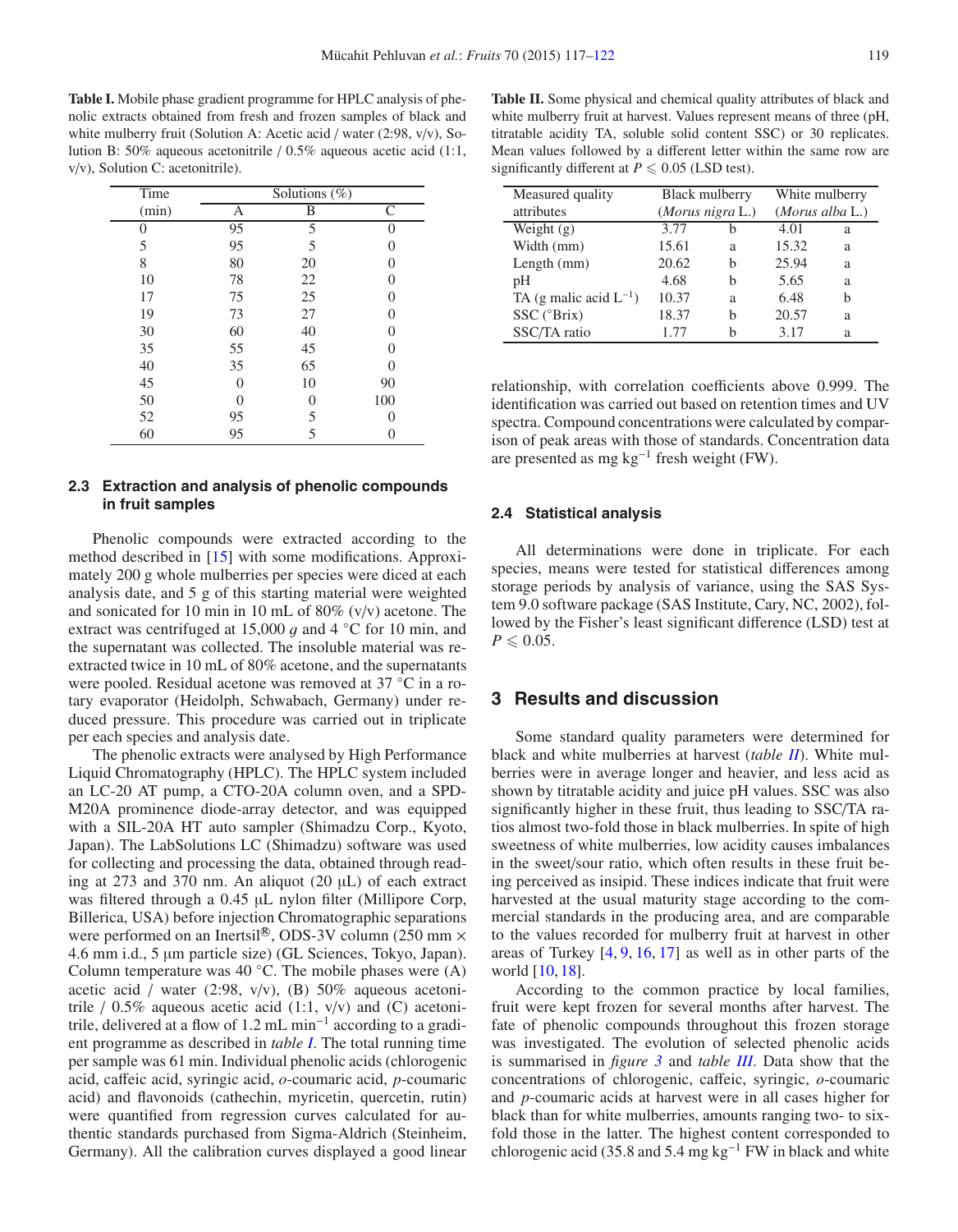

<span id="page-3-1"></span><span id="page-3-0"></span>**Figure 3.** Content of chlorogenic acid (mg kg−<sup>1</sup> fresh weight) in black (*Morus nigra*) and white (*Morus alba*) mulberry fruit after frozen storage. Values represent means of three replicates. Within each species, different letters represent significant differences along frozen storage  $P \leqslant 0.05$  (LSD test).

**Table III.** Content of selected phenolic acids (mg kg−<sup>1</sup> FW) in black (*Morus nigra*) and white (*Morus alba*) mulberry fruit after frozen storage at –25 ◦C. Values represent means of three replicates (ND, non-detectable). Mean values followed by a different letter within the same column are significantly different at  $P \leqslant 0.05$  (LSD test).

|                             |             |              | Caffeic acid |   |             | Syringic acid |            |              |             |              | $o$ -Coumaric acid |              | <i>p</i> -Coumaric acid |              |            |
|-----------------------------|-------------|--------------|--------------|---|-------------|---------------|------------|--------------|-------------|--------------|--------------------|--------------|-------------------------|--------------|------------|
| Storage period)<br>(months) | Morus nigra |              | Morus alba   |   | Morus nigra |               | Morus alba |              | Morus nigra |              | Morus alba         |              | Morus nigra             |              | Morus alba |
| $\theta$                    | 8.79        | a            | .45          | a | 4.49        | a             | 2.30       | <sub>b</sub> | 2.49        | a            | 0.59               | bc           | 0.56                    |              | ND         |
|                             | 6.72        | $\mathbf{c}$ | .44          | a | 3.38        | C             | 2.38       | b            | l.87        | c            | 0.61               | <sub>b</sub> | 0.47                    | $\mathbf{c}$ | ND         |
|                             | 7.55        | h            | 1.36         | a | 4.21        | b             | 1.48       | đ            | 1.57        | d            | 0.48               | d            | 0.62                    | a            | ND         |
|                             | 7.18        | bc           | l.42         | a | 3.42        | c             | 1.63       | cd           | l.89        | $\mathbf{c}$ | 0.56               | $\mathbf{c}$ | 0.43                    | cd           | ND         |
| 4                           | 6.51        | $\mathbf{c}$ | 1.43         | a | 3.50        | c             | 1.89       | $\mathbf c$  | 1.70        | cd           | 0.55               | $\mathbf{c}$ | 0.37                    | de           | ND         |
|                             | 7.18        | bc           | l.38         | a | 3.09        | d             | 2.77       | a            | 2.09        | b            | 0.71               | a            | 0.35                    | e            | ND         |

mulberries, respectively) (*figure [3](#page-3-0)*), while those of *p*-coumaric acid were very low (0.56 mg kg<sup>-1</sup> FW) in black mulberries, and non-detectable in white fruit (*table [III](#page-3-1)*). Chlorogenic acid was also found to be a major phenolic acid in both black and white mulberries [\[6](#page-5-13), [11](#page-5-14)], whereas *p*-coumaric acid was not detectable in white mulberries regardless of the extraction method employed. However, some quantitative differences with those previous reports were found in this study; for instance, chlorogenic acid concentration was higher in white than in black fruit, while the opposite was observed herein (*table [III](#page-3-1)*), in accordance with reports that the contents of total phenolics and flavonoids were higher in black mulberries [\[4](#page-5-4)]. Genotypic characteristics or climatic conditions may underlie these differences, as phenolic-synthesising metabolic pathways are highly responsive to internal and external factors.

In this work frozen storage at  $-25$  °C significantly affected the contents of phenolic acids in both black and white mulberry fruit. Generally speaking, concentrations of phenolic acids were lower in frozen fruit in comparison with freshly harvested samples. However, some fluctuations were observed throughout frozen storage. As an example, the content of chlorogenic acid decreased significantly during the first 3 months of frozen storage in both black and white mulberry fruit followed by a late increase up to the end of the experimental period to similar levels to those at harvest (*figure [3](#page-3-0)*). Although also displaying some fluctuations along storage, caffeic acid content in black mulberries was lower than that at harvest at all analysis dates, while no significant timecourse differences were observed for white mulberries (*table [III](#page-3-1)*). For syringic and *o*-coumaric acids, different trends were observed for each mulberry species: whereas their concentrations decreased significantly in black mulberry with respect to harvest, the opposite was found for white mulberry (*table [III](#page-3-1)*). The content of *p*-coumaric acid in black mulberry showed a transient increase after two months of frozen storage, but declined thereafter to levels well below those at harvest.

The content of selected flavonoids in black and white mulberry fruit after frozen storage at −25 ◦C was also determined. Similar cathechin levels were found at harvest for both mulberry species considered (*table [IV](#page-4-0)*). However, the time-course evolution was different in each case: while levels decreased significantly during storage of black mulberry, no significant changes were observed for white fruit, with the exception of a transient decrease after the first month. Similarly, although myricetin levels were similar at harvest for both species, their evolution along frozen storage was dissimilar, with declining trends for black mulberries, and a transitory increase after two months for white mulberry samples. Contrarily, and in spite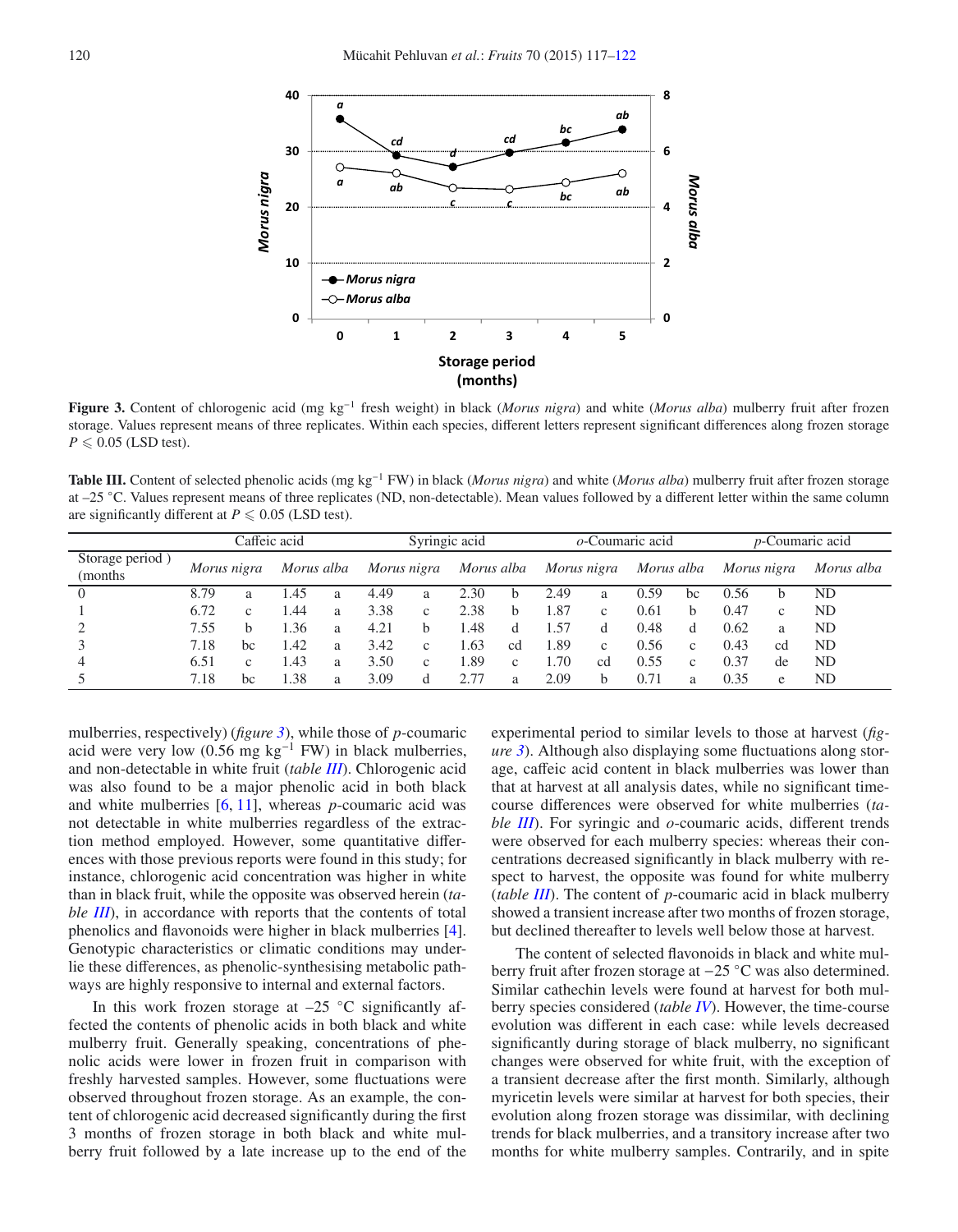<span id="page-4-0"></span>**Table IV.** Content of selected flavonoids (mg kg−<sup>1</sup> FW) in black (*Morus nigra*) and white (*Morus alba*) mulberry fruit after frozen storage at –25 ◦C. Values represent means of three replicates (ND, non-detectable). Mean values followed by a different letter within the same column are significantly different at  $P \le 0.05$  (LSD test).

|                            |             |    | Cathechin  | Myricetin    |             |              |            |    |             |    | <b>Ouercetin</b> |              | Rutin       |   |            |  |
|----------------------------|-------------|----|------------|--------------|-------------|--------------|------------|----|-------------|----|------------------|--------------|-------------|---|------------|--|
| Storage period<br>(months) | Morus nigra |    | Morus alba |              | Morus nigra |              | Morus alba |    | Morus nigra |    | Morus alba       |              | Morus nigra |   | Morus alba |  |
| $\theta$                   | 14.02       | a  | 12.85      | a            | 0.64        | a            | 0.41       | cd | 5.34        | ab | 2.99             | a            | 95.01       | a | ND         |  |
|                            | 11.37       | bc | 11.58      | <sub>b</sub> | 0.43        | $\mathbf{c}$ | 0.37       | d  | 5.18        | ab | 2.64             | b            | 68.52       | đ | ND         |  |
|                            | 12.42       | ab | 12.50      | a            | 0.55        | b.           | 0.58       | a  | 5.48        | a  | 2.30             | d            | 78.72       | c | ND         |  |
|                            | 12.70       | ab | 13.00      | a            | 0.52        | b.           | 0.51       | ab | 5.17        | ab | 2.45             | $\mathbf{c}$ | 88.63       | h | ND         |  |
| 4                          | 8.77        | d  | 12.26      | ab           | 0.37        | C            | 0.36       | d  | 5.39        | a  | 2.65             | b            | 77.21       | c | ND         |  |
|                            | 9.64        | cd | 12.82      | a            | 0.41        | c            | 0.49       | bc | 5.00        | b  | 2.30             | d            | 86.12       | h | ND         |  |

of some fluctuations, quercetin levels in black mulberry fruit were statistically similar at harvest and at the end of the experimental period, whereas they decreased in white mulberries (*table [IV](#page-4-0)*).

Anthocyanins are an important class of bioactive compounds. Quercetin-3-O-rutinoside (rutin) has been found to be particularly potent in this regard, with strong anticlotting activity that allegedly helps preventing heart attacks and strokes [\[19\]](#page-5-15). Additional attributed benefits of anthocyanins on human health include anti-inflammatory and chemoprotective properties that reduce the risk of cardiovascular diseases, cancer or cerebral damage. Early descriptions indicated that *Morus nigra* fruit contained uniquely cyanidin-3-O-glucoside, while *Morus alba* contained a complex anthocyanin pattern [\[20\]](#page-5-16). More recently, it was reported that mulberry anthocyanins are mainly cyanidin-based, the major types being cyanidin-3-glucoside and cyanidin-3-rutinoside [\[13](#page-5-7)]. Yet rutin was found to be a predominant flavonoid in black mulberry in this study (*table [IV](#page-4-0)*), levels at harvest amounting to 95 mg kg<sup>-1</sup> FW, while no detectable content was observed in white mulberries, in accordance with previous work [\[7\]](#page-5-17). Rutin was also found recently to be a a prominent phenolic compound in *Morus nigra* fruit [\[6\]](#page-5-13), although in that work substantial amounts were detected as well for *Morus alba* samples. Frozen storage caused significant decreases in rutin content in black mulberries regardless of storage period (*table [IV](#page-4-0)*), even though some fluctuations were also observed.

To the best of our knowledge, there have been no published studies on the evolution of individual phenolics during frozen storage of mulberry fruit. Therefore, results are discussed in comparison with other small fruits. Data indicate that all the compounds considered in this work decreased to different extents during frozen storage of black mulberry samples. In a similar study on wild blackberry (*Rubus ulmifolius* Schott), it was found that total anthocyanins and phenolics decreased after 6 months of frozen storage at  $-24$  °C [\[21\]](#page-5-18). Significant anthocyanin loss also occurred in blueberry (*Vaccinium corymbosum* L.) fruit after 6 months of frozen storage at –18 °C [\[22\]](#page-5-19) which was attributed to oxidation and/or condensation reactions with other phenolic compounds. Häkkinen [\[23\]](#page-5-20) reported that the effects of frozen storage for up to 9 months on the content of flavonols and phenolic acids varied for different berries. For lingonberry (*Vaccinium vitis-idaea* L.) and bilberry (*Vaccinium myrtillus* L.) fruit, it was found that myricetin levels decreased by 30% and 25%, respectively. In contrast, no

significant effects on total phenolics were found after frozen storage of raspberries (*Rubus idaeus* L.) at −20 ◦C [\[24,](#page-5-21) [25](#page-5-22)]. These examples illustrate this wide variation across species, and agree with the contrasting data for black and white mulberries regarding the evolution of particular compounds along frozen storage, specifically syringic and *o*-coumaric acids (*ta-ble [III](#page-3-1)*). Myricetin levels in raspberries [\[23\]](#page-5-20), and total anthocyanins in myrtle berries (*Myrtus communis* L.) [\[26\]](#page-5-23) were likewise reportedly higher after 6 months of frozen storage. It was accordingly suggested that storage at  $-20$  °C to  $-35$  °C might provide better anthocyanin retention over extended frozen storage of raspberries [\[27](#page-5-24)].

For both considered mulberry species, fluctuations in the content of the selected phenolics were observed throughout the experimental time. These fluctuations may be explained by the high reactivity of these molecules. For instance, cellular disruption caused by thawing of the fruit prior to extraction and analysis may increase extraction efficiency [\[24](#page-5-21)], or total phenolic content may be enhanced through the formation of antioxidant Maillard reaction products [\[28\]](#page-5-25), through peroxidasecatalysed oxidations, or through continued production of these compounds [\[22](#page-5-19), [29,](#page-5-26) [30\]](#page-5-27).

## **4 Conclusion**

In this work, the content of all the investigated phenolic compounds was higher in black than in white mulberries at harvest. Generally speaking, frozen storage at  $-25$  °C significantly affected the levels of these compounds, but dissimilar trends were observed for each species. In both black and white mulberry fruits, fluctuations in the concentration of the selected phenolics were observed throughout the experimental period, which may be attributed to their broad reactivity. However, although some decrease was found in most cases in comparison with values at harvest, the most prominent phenolics (particularly chlorogenic acid and rutin in black mulberry) retained acceptable levels after 5 months of frozen storage.

Since this work was formulated as a preliminary exploration of the effects of the countryside practice of freezing mulberries on the contents of particular phenolics, no additional anthocyanins were investigated. Given the strong effects on human health attributed to these compounds, and the finding that rutin content declined to some extent throughout storage (*table [IV](#page-4-0)*), a detailed analysis of the anthocyanin profile in black mulberry as affected by storage conditions appears advisable.